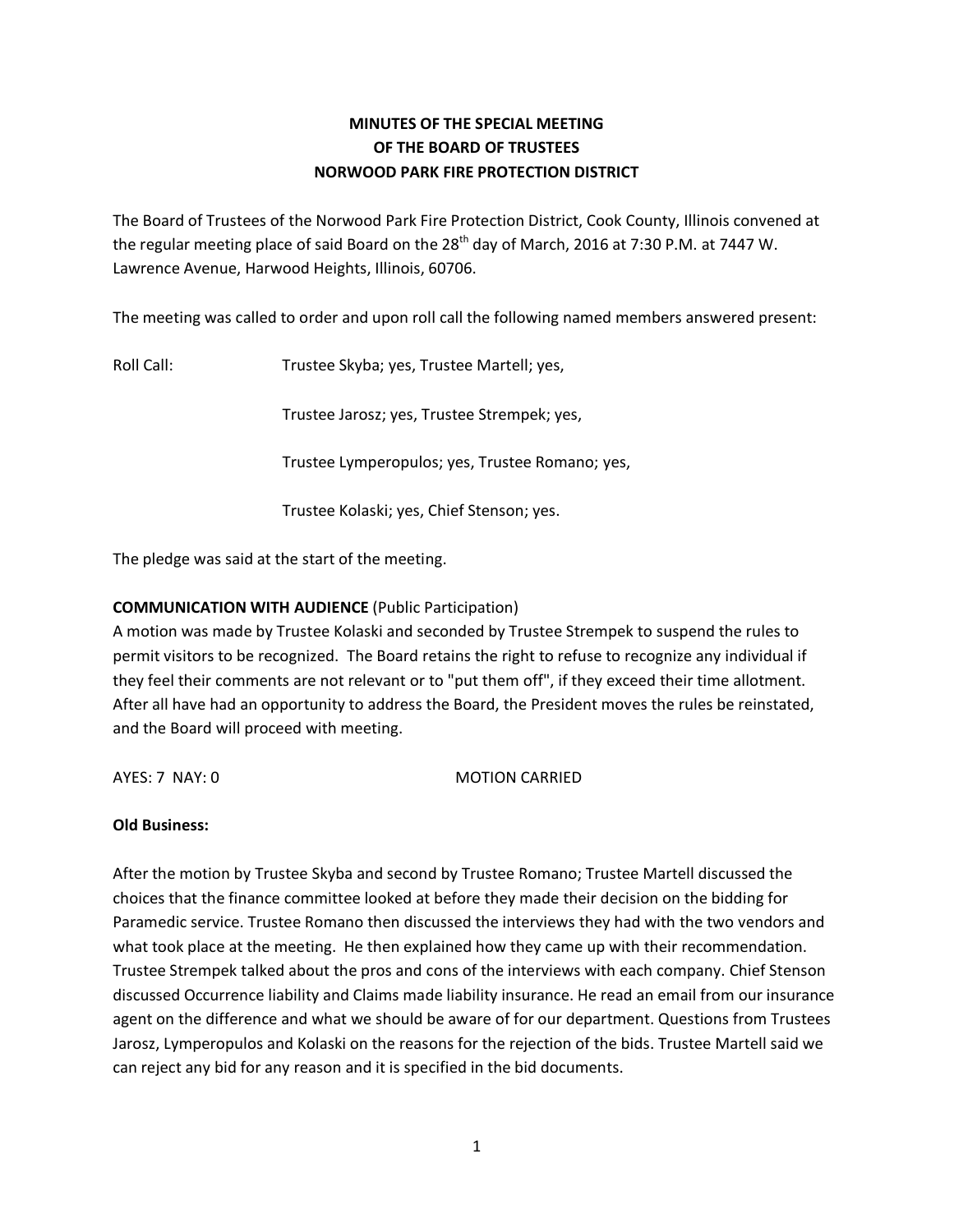Discussion and questions from Trustee Lymperopulos on the letter from PSI insurance agent on Occurrence liability insurance.

Trustee Martell explained the motion on the rejection of bids and said to vote yes means we are rejecting all bids. Voting no on the motion means the motion fails and we need to pick a bid.

Motion by Trustee Skyba and seconded by Trustee Romano to concur with the recommendation of the Finance Committee to reject all bids from February  $8<sup>th</sup>$ , 2016 for Paramedic service.

Roll Call: Trustee Skyba; yes, Trustee Martell; yes, Trustee Jarosz; yes, Trustee Strempek; yes, Trustee Lymperopulos; yes, Trustee Romano; yes, Trustee Kolaski; yes. AYES: 7 NAY: 0 MOTION CARRIED

Trustee Martell explains that the bids have now been rejected.

### **New Business**:

Motion by Trustee Martell and seconded by Trustee Strempek to approve the new Emergency Contract Ambulance service bid packet to go out for rebid for paramedic service (with changes that were discussed).

Roll Call:

Trustee Martell explained the changes in the bid packet.

It was suggested we raise the aggregate insurance to 20,000,000 and change it to Occurrence or claims made.

Discussion on the time table of the new bid and when to award the bid. Discussion on putting the bids in committee after they are opened.

Discussion on flu shots

Roll Call: Trustee Skyba; yes, Trustee Martell; yes,

Trustee Strempek; yes, Trustee Romano; yes,

Trustee Lymperopulos; yes, Trustee Jarosz; yes,

Trustee Kolaski; yes.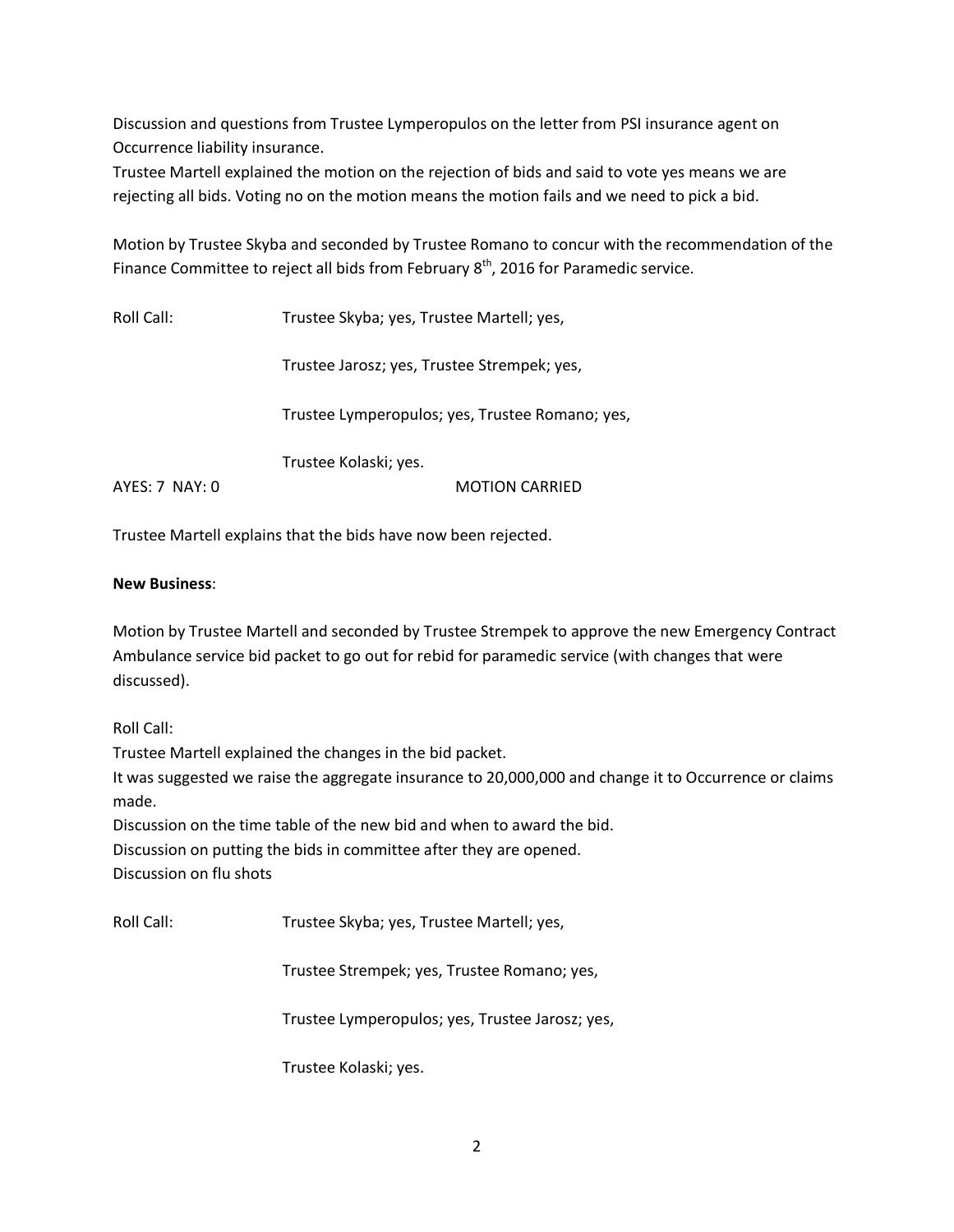#### AYES: 7 NAY: 0 MOTION CARRIED

Motion by Trustee Lymperopulos and seconded by Trustee Kolaski to have JF Industries to bring the emergency generator electrical panel up to code at a cost of \$1,725.00.

| Roll Call:     | Trustee Skyba; yes, Trustee Martell; yes,       |
|----------------|-------------------------------------------------|
|                | Trustee Strempek; yes, Trustee Romano; yes,     |
|                | Trustee Lymperopulos; yes, Trustee Jarosz; yes, |
|                | Trustee Kolaski; yes.                           |
| AYES: 7 NAY: 0 | <b>MOTION CARRIED</b>                           |

Motion by Trustee Lymperopulos and seconded by Trustee Strempek to hire JF Industries to run electric to dedicate 2 circuits for the new signs and repair or replace outdoor underground pipe at a cost not to exceed \$1,500.00.

| Roll Call:       | Trustee Skyba; yes, Trustee Martell; yes,       |
|------------------|-------------------------------------------------|
|                  | Trustee Strempek; yes, Trustee Romano; yes,     |
|                  | Trustee Lymperopulos; yes, Trustee Jarosz; yes, |
|                  | Trustee Kolaski; yes.                           |
| $AYES: 7$ NAY: 0 | <b>MOTION CARRIED</b>                           |

Motion to go into Closed Session was tabled.

Trustee Martell asked Chief Stenson for an update on the VFW property. Chief explained that the property was sold and Park Ridge is trying to annex it into Park Ridge. Chief will check with our attorney to see if we have any options.